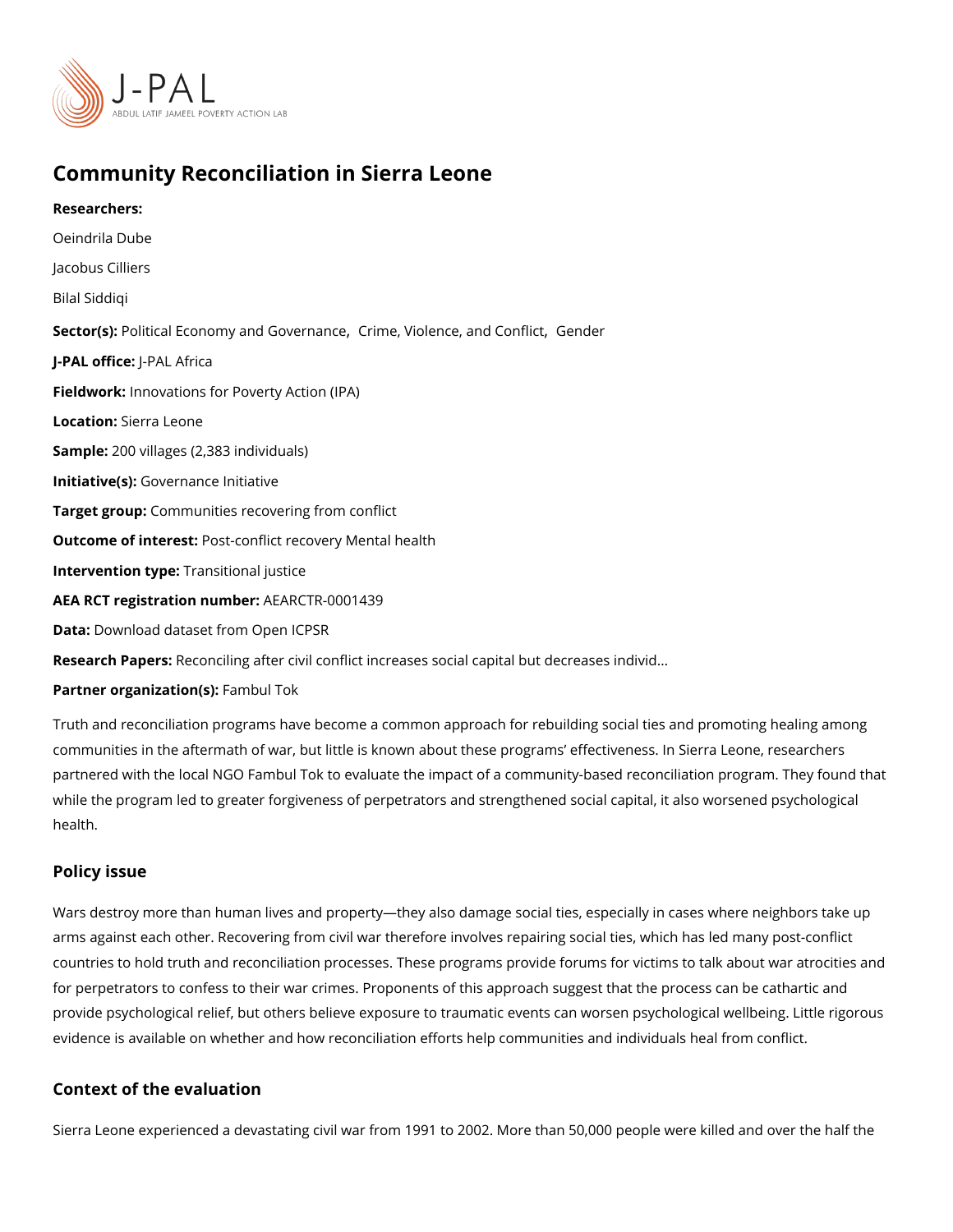population was displaced. Much of the violence took place within communities, with memb each other. Following the conflict, the Sierra Leonean government and international comm most high-profile perpetrators and set up a national Truth and and Rehoeoncoinhimation conformanty's bsand non capacity to cover a small fraction of all the atrocities that happened during the war. Very participate, so large swaths of the population were left out of the reconciliation process. NGO Fambul Tok ( Family Talk in Krio) was founded in 2007 to address wartime grievance in rural communities. It currently operates in five of 13 districts in Sierra Leone.

Fambul Tok s program created forums for victims to describe the violence they experience forgiveness for their crimes. (Photo credit: Jeffrey Steinberg) Jeffrey Steinberg

Details of the intervention

Researchers conducted a randomized evaluation to test the impact of Fambul Tok s commi program on forgiveness of war perpetrators, psychological well-being, and social capital. reconciliation program in 100 sections of 10 villages. The researchers randomly assigned program and 50 sections to serve as the comparison group. They surveyed individuals in t 200 villages in the study.

Like other truth and reconciliation processes, Fambul Tok s program created forums for v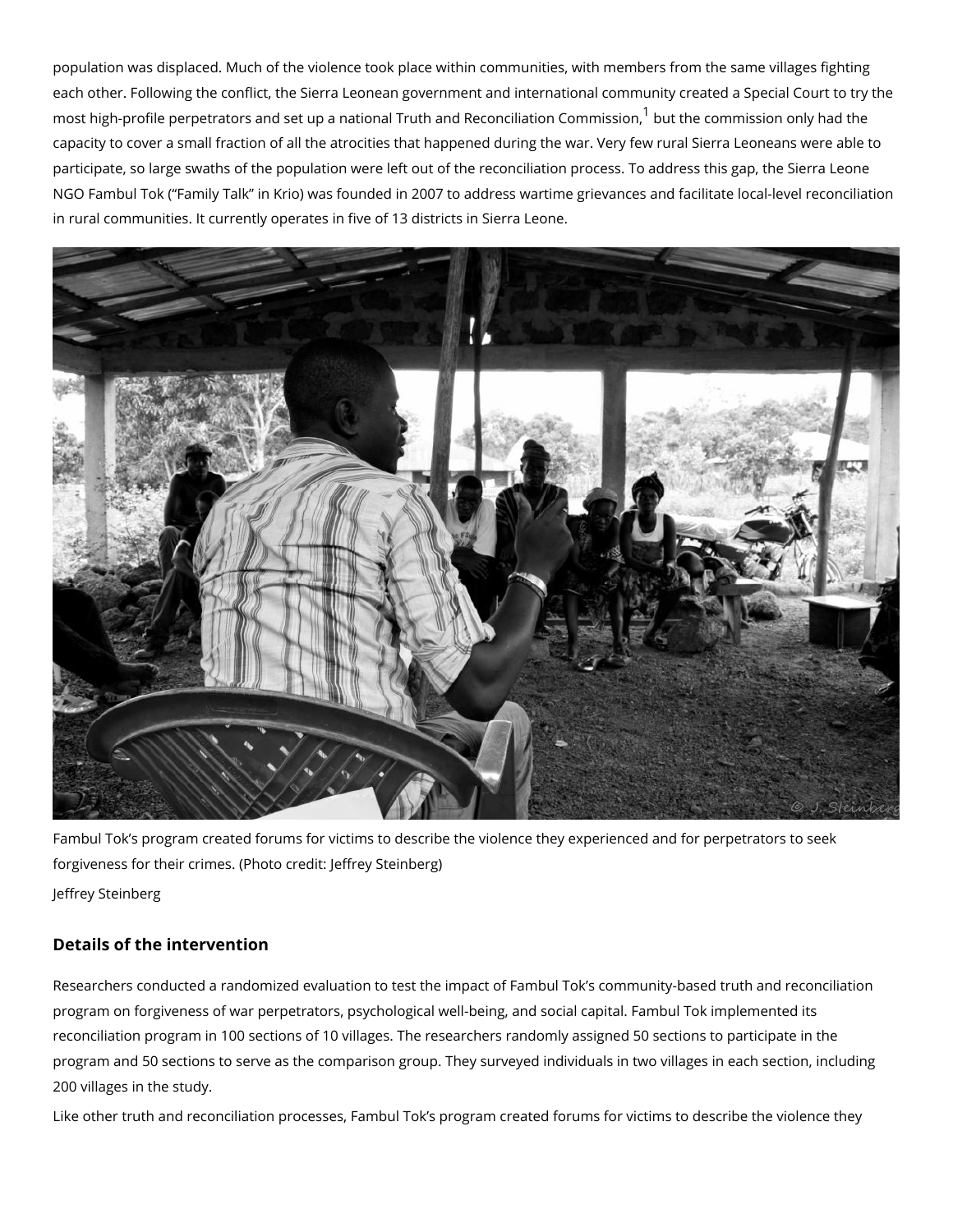experienced and for perpetrators to seek forgiveness for their crimes. No one was prosecuted or punished for participating, and there were no monetary rewards for participating.

Fambul Tok's program was unique in that it combined the testimonials with traditional ceremonies. Fambul Tok first consulted all village chiefs to get their consent and support for the project. The NGO then coordinated several months of community organization, training in trauma healing and mediation, and outreach to encourage victims and perpetrators to participate in the truth-telling process. These activities culminated in a two-day long bonfire ceremony where victims shared their stories and perpetrators ask for forgiveness for their war-crimes. The ceremony incorporated traditional and religious rituals, including prayers and dancing.

To continue community healing after the ceremony, Fambul Tok set up a symbolic Peace Tree in each village and, in some areas, communal farms. In addition, it helped establish a Peace Mothers' group to promote women's economic activities and discuss gender-targeted atrocities perpetrated during the war.

The evaluation of the program occurred in three waves. There were 40 sections in the first wave, which were surveyed nine and 31 months after the ceremony. The 60 sections in the second wave were surveyed 19 months after the program. The third wave was interrupted by the Ebola crisis in Sierra Leone.

## **Results and policy lessons**

The reconciliation program led to greater forgiveness of perpetrators and strengthened social capital, but at the cost of reduced psychological health.

*Forgiveness*: Results suggest that the reconciliation process offset negative feelings toward perpetrators of crimes by 30 percent, as measured by an index combining several questions related to forgiveness. There were no significant shifts in attitudes over the culpability of former combatants or their likelihood to participate in future violence.

*Social capital*: The program significantly increased trust of ex-combatants by 22.2 percent and of migrants, who are often perceived to be ex-combatants, by 6.7 percent. The program did not significantly impact general trust of community members. In addition, social networks were 11 percent stronger in villages that received the program. Individuals in program villages were also more likely to participate in community groups such as Parent Teacher Associations and women's groups (32 percent and 22 percent increases, respectively). In addition, they were more likely to contribute to public goods, donating to public facilities such as health clinics, or civic associations.

*Psychological wellbeing*: The reconciliation program worsened measures of psychological wellbeing. It resulted in higher prevalence of post-traumatic stress disorder (PTSD): 11 percent of individuals in the program displayed signs of clinical PTSD, compared with 8 percent of the comparison group, a 36 percent increase. The treatment also increased the prevalence of depression by 47 percent and anxiety by 37 percent. These negative impacts on psychological wellbeing challenge the view that reconciliation promotes individual healing through catharsis or forgiveness. Rather, they are more consistent with a view that talking about the past brings up painful memories and can potentially re-traumatize individuals.

All the effects, both positive and negative, persisted for nearly three years after the intervention. Taken together, the findings suggest that reconciliation processes should be restructured in ways that reduce their negative psychological costs, while retaining their positive societal benefits.

Cilliers, Jacobus, Oeindrila Dube, and Bilal Siddiqui. 2016. :Reconciling after civil conflict increases social capital but decreases individual well-being." Sicence 352: 6287, 787-794.